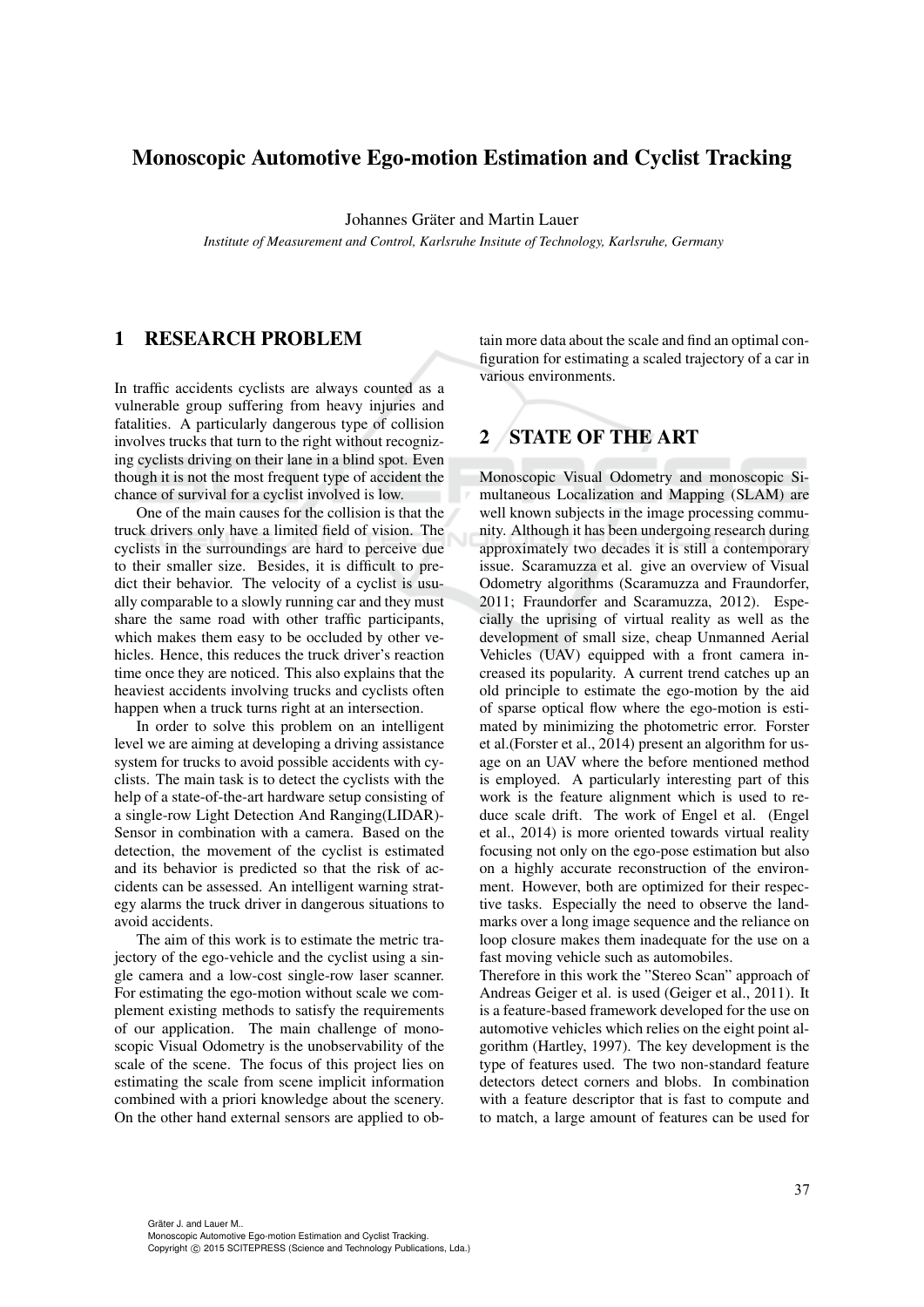ego-motion estimation in real time.

While in the previously mentioned approaches the unscaled ego-motion can be computed accurately, the scale is roughly estimated and held fix. Therefore the focus lies on reducing the scale drift. For example the popular Parallel Tracking and Mapping (Klein and Murray, 2007) framework lets the user move the camera about 10 cm to the right during the initialization and fixes the scale afterwards. Geiger's approach uses another principle. Given the height over ground and the inclination of the camera to the ground plane it estimates the scale frame to frame by reconstructing the soil, which then includes the scale drift. We want to follow this approach while releasing the constraint of a fixed inclination angle of the camera.

# 3 OUTLINE OF OBJECTIVES

### 3.1 Main Objective and Challenge

SCIENCE *A*ND TEC We want to research the possibility to estimate the scale of a monocular trajectory by means of scene understanding and, if necessary, by the aid of external sensors like a single-row LIDAR system. The aim is to precisely estimate the driven metric trajectory. Hereby not only the estimation of the scale itself poses a challenge but also its drift which is important since the trajectory is a concatenation of relative motion which underlies uncertainties. Many algorithms as "Fast Semi-Direct Monocular Visual Odometry" (Forster et al., 2014) and "Large-Scale Direct Monocular SLAM" (Engel et al., 2014) developed sophisticated algorithms to reduce the drift as far as possible so that the scale can be fixed once and has no need for modification afterwards. We want to approach the problem from another perspective: If it would be possible to calculate the scale from frame to frame the scale-drift would be eliminated.

### 3.2 Why Monocular Vision?

The advantages of using a monocular system are manifold. Firstly, it is a very inexpensive sensor setup - the camera and its optics are low-cost in comparison with multilayer laser scanners. Furthermore, a monocular camera setup is a lot more robust than for example a stereoscopic one, since the latter requires an accurate calibration which might be lost even due to small mechanical shocks.

Moreover, the main problem of monocular systems, i.e. the unobservability of the scale, is at the same time a big advantage. In the image space there is no difference between small motion in a dense environment as for example the image of an endoscopic system in a vein and an UAV that observes the earth from large distances with high velocities. The critical parameter is the ratio between the mean scene depth and the velocity of the camera. Hereby the focus of our research field, automotive application, is particularly challenging because this ratio can be very high.

On the other hand, the application on cars has the advantage that it is possible to make assumptions about the environment. In general the height over ground of the camera position is constant due to the planar movement of the vehicle. This allows to estimate the scale of the trajectory by modeling the ground plane and comparing the image-space height over ground with the real-world height. However, this is only possible in areas of clearly identifiable streets where the ground plane is dominant in the image.

In sceneries with dense traffic we have to rely on other assumptions. Humans can deduce their movement with only one eye using their knowledge about the real size of objects in the real world. Analogously we could detect objects like cars, cyclists or road markings in the image and deduce a prior for the scaling estimation from that.

Another research direction is the use of external sensors, for example a LIDAR system, which could deduce depth information from the scene or even global localization methods like the Global Navigation Satellite System (GNSS) could serve as a source of scale information. Once having deduced the motion and the scale of the scene, it can be reconstructed by classical methods of Structure from Motion (Hartley and Zisserman, 2010, p. 312) which allows further applications in scene understanding. Regarding this project the trajectory of the ego-motion will be combined with a cyclist detection and its tracking to predict collisions.

# 4 STAGE OF THE RESEARCH

### 4.1 Scale Estimation

In a first step we want to focus on the estimation of the scale only. Therefore we choose an existing, very efficient algorithm for the unscaled ego-motion estimation as a baseline, i.e. "Stereo Scan" (Geiger et al., 2011). This shall be considered as a first attempt to get a grip on the ego-motion estimation. More sophisticated algorithms are to be evaluated. We can split up the scale estimation into estimation from a priori knowledge about scene inherent features and scale estimation with sensors different than cameras,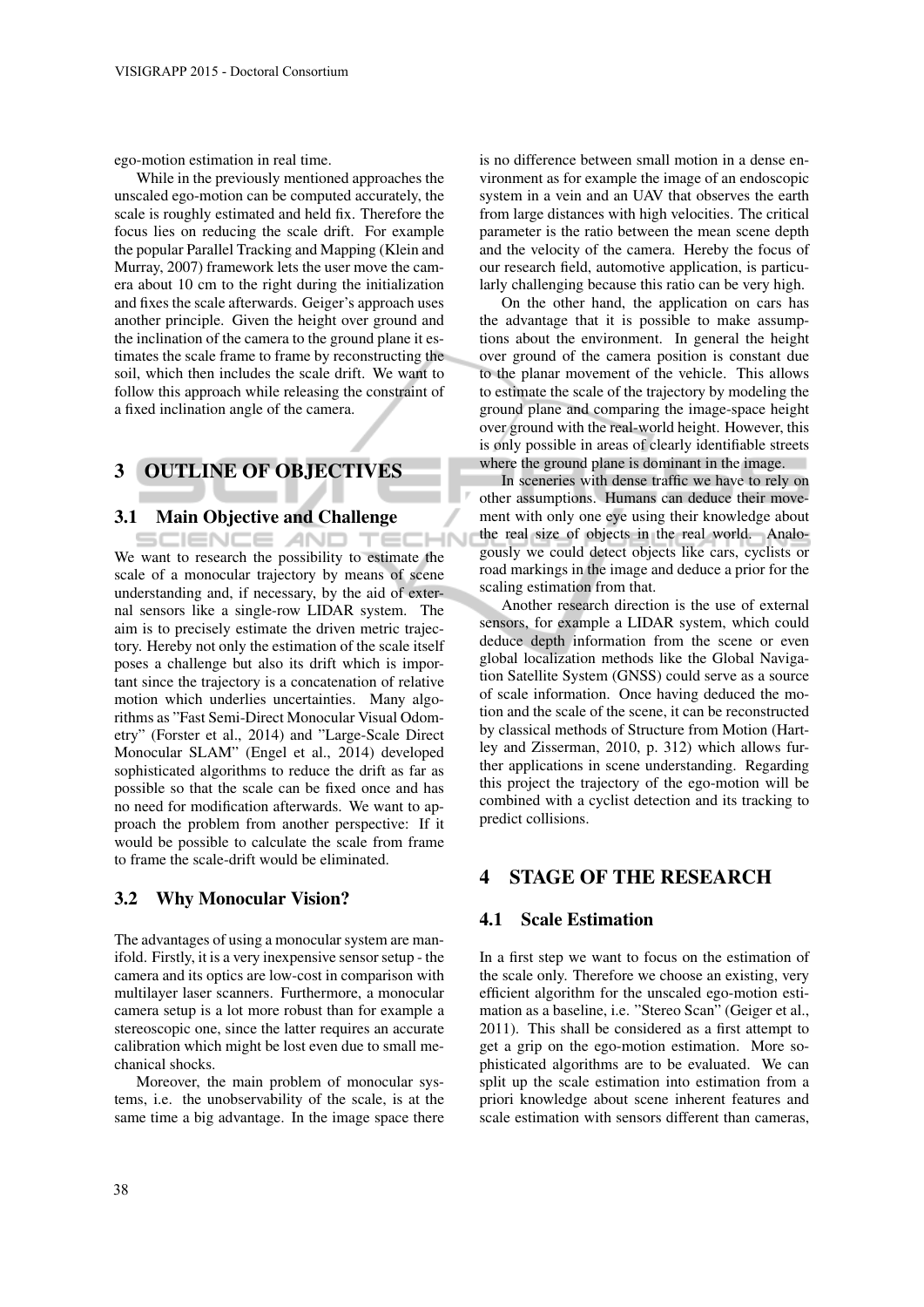i.e. external sensors.

#### 4.1.1 Scale Estimation by inherent Scene Information

The basic idea of these scaling methods is to make use of information that we can extract from the scene about which we have prior knowledge. Our first attempt on doing that is to extract the ground plane coordinates of the scene. Knowing the coordinates of the plane in the unscaled space and having prior knowledge about the height over ground of the camera we can compute the scale. In sceneries with a clearly identifiable ground plane this yields already good results. In comparison with the original algorithm (Geiger et al., 2011), which assumes a constant elevation angle of the camera to the ground plane, we succeeded in reducing the error of the scale. In the future, other features could further indicate valuable information about the scale. Features to be considered could be other traffic participants or static objects like traffic lights or posts as well as road markings of which we know the metric measures. However, object detection comes at higher computational cost, therefore the features have to be chosen carefully.

#### 4.1.2 Scale Estimation by External Scene Information

In environments with a highly occluded ground plane, for example due to dense traffic, the ground plane estimation does not yield acceptable results. In this case we will resort to external sensors, as for now the depth information from a laser scanner. In order to know the positions of the laser beams in the camera image we need to calibrate the laser scanner with respect to the camera image. This is a challenging task since the laser scanner possesses only little precision at small distances. Knowing the position of the laser beam we can extract depth information for these points and include it in the scale estimation. This is work in progress. First ideas are a comparison of reconstructed 3d points with measured laser points in their proximity or the direct reconstruction of the laser beam hit point due to the epipolar geometry of subsequent images.

### 4.2 Cyclist Tracking

In order to predict collisions between a moving vehicle and a cyclist, both of their trajectories must be known. Being able to deduce the ego-motion as described in section 4.1 we still need to estimate the cyclist's trajectory. First the cyclist is detected in the image by a new methodology established by Tian and Lauer (Tian and Lauer, 2014). Hence, we know the position of the cyclist in the image and can reconstruct the line of sight on which it is positioned. However, the scale is still unknown and we need a metric measurement of the cyclist's depth. Here the LIDAR which is already used for solving the scale ambiguity of the ego-motion provides depth data of the cyclist.

An emerging problem using different sensors is their asynchronous measuring time, i.e. images are obtained at a different frequency than laser scans. Moreover, we cannot assure that the cyclist is hit by the laser scanner in each scan since the gaps between the laser beams might be too big. To solve this in an elegant way we implemented two methods - one using an Unscented Kalman Filter and another one using a Least Squares approximation with latent variables.



In this section we present the methods used for the already established parts of our framework. Those are the scale estimation by ground plane tracking, the laser scanner to camera calibration as well as two methods used for cyclist tracking.

# 5.1 Scale Estimation by Ground Plane **Tracking**

The scale is an unobservable parameter for a monoscopic camera. One way to solve this problem is the usage of a priori information about scene inherent structures such as the ground plane. In a first step feature points of two consecutive frames are extracted and matched (Geiger et al., 2011). Then, the corresponding motion is estimated using an eight-pointalgorithm as well as a RANSAC based outlier rejection based scheme (Hartley and Zisserman, 2010, p. 88, p. 262). Given the unscaled ego-motion and two dimensional feature matches we can reconstruct points in 3d space by classical Structure From Motion algorithms (Hartley and Zisserman, 2010, p. 312). The result is a 3d point cloud of the scene which has yet to be multiplied by the scaling factor. Since the metric height over ground of the camera is known in this application, our goal is to obtain the scale from the ground plane parameters. An overview of the algorithm is given in figure 1.

## 5.2 Scale Estimation by a LIDAR Sensor

If no dominant ground plane is visible in the scene, external sensor information can be used to estimate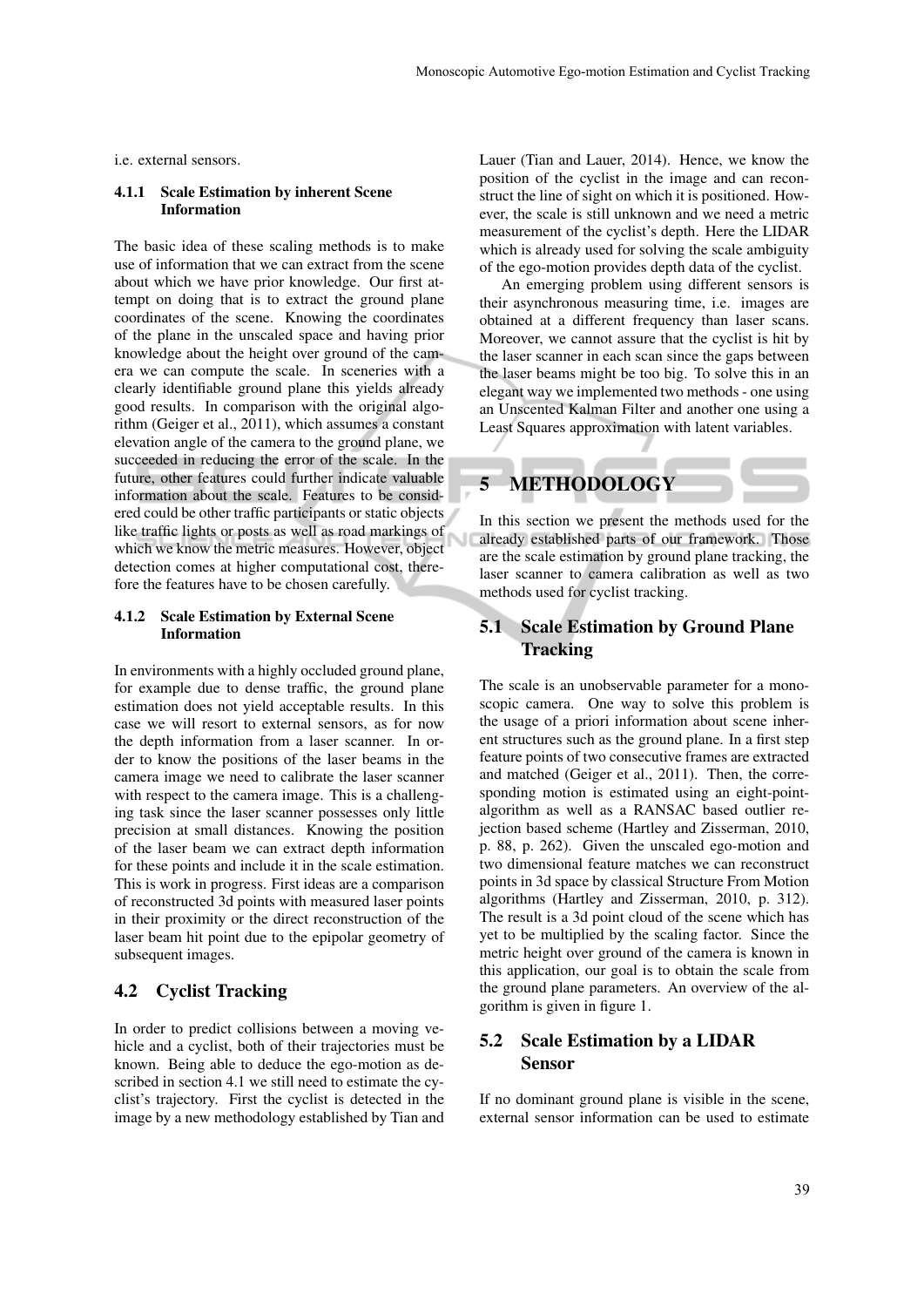

Figure 1: Flowchart of the plane estimation. Estimation algorithms are boxed by a rectangle, estimated variables are shown in ellipses. The tracking block is shown in a box with round corners. To estimate the orientation of the plane a RANSAC based outlier rejection is affected, followed by a Least Squares optimization on the inlying points. The orientation is tracked by a Kalman Filter. The tracked orientation is used to fit a plane to the point cloud with another outlier rejection to find the distance of the plane to the origin. From there the scale can be calculated knowing the height over ground of the camera. The scale has to be reverted to the outlier rejection in order to determine the inlier threshold. The decoupling of the plane orientation estimation and the plane distance estimation is advantageous since sceneries with short occlusion of the ground plane can be bridged by the tracking.

the scale. Since we want to focus on user oriented applications we use a low-cost single-row laser scanner.

In order to calculate the scale we need to correlate a metric measurement with an unscaled point from the reconstruction of the scene. A basic idea is the selective reconstruction of the point that corresponds to the hit point of the laser *p* in the image *I*. This point is known by the laser to camera calibration, see section 5.3. Knowing the fundamental matrix  $F$  of two consecutive frames  $I'$  and  $I$  by the eight-point-algorithm we can calculate the epipolar line  $l'$  in the first image  $l'$  corresponding to  $p$  with  $l' = Fp$ . The corresponding point *p*<sup>'</sup> in *I*<sup>'</sup> can then be found economically by sampling key points along this epipolar line and matching descriptors extracted of their surroundings and the surrounding of *p*. As descriptor a simple block matching or the descriptor BRIEF (Calonder et al., 2010) are considered and have yet to be evaluated. Knowing  $p$  and  $p'$  as well as *F* and therefore the rotation and translation between *I* and  $I'$ , we can reconstruct the 3d point corresponding to *p* and extract the scale due to the metric measurement of the laser scanner.

### 5.3 Laser to Camera Calibration

In order to know the image position of the points where the laser beams hit an object, difference in pose ∆*P* between the camera and the laser scanner have to

be known. In our case, we use a low-cost laser scanner. Its standard deviation of the range measurements is very high, approximately 0.1*m*. Consequently target based calibration methods have a low chance of success, which is why we rely on a proper vision based method.

Our cameras do not have infrared filters so that the laser-object intersection points can be recognized in the image, see figure 2. To calibrate our device we fix the position of the camera-laser unit and put a planar object in front of it. Over time we move that object slowly varying the distance of the object and the sensor device between 0.2*m* to 4.0*m*. Our goal is to extract the measured laser point from the image and minimize the reprojection error between the reprojected 3d laser points measured by the scanner and the observed points in the camera image as shown in equation 1.

$$
\underset{P=(\alpha,\beta,\gamma,t_x,t_y,t_z)}{\text{argmin}} \quad \sum_{i} \left\| \begin{pmatrix} u - u_{proj}(P) \\ v - v_{proj}(P) \end{pmatrix} \right\|_{2}^{2} \qquad (1)
$$

α,β,γ indicate the rotation angles and *tx*,*ty*,*t<sup>z</sup>* the translation vector. *upro j*,*vpro j* denote the back projected 3d laser scanner points and *u*,*v* are corresponding points in the image.

A challenge poses the measurement point extraction. Especially at high distances the measured points in the image can have a very low brightness whereas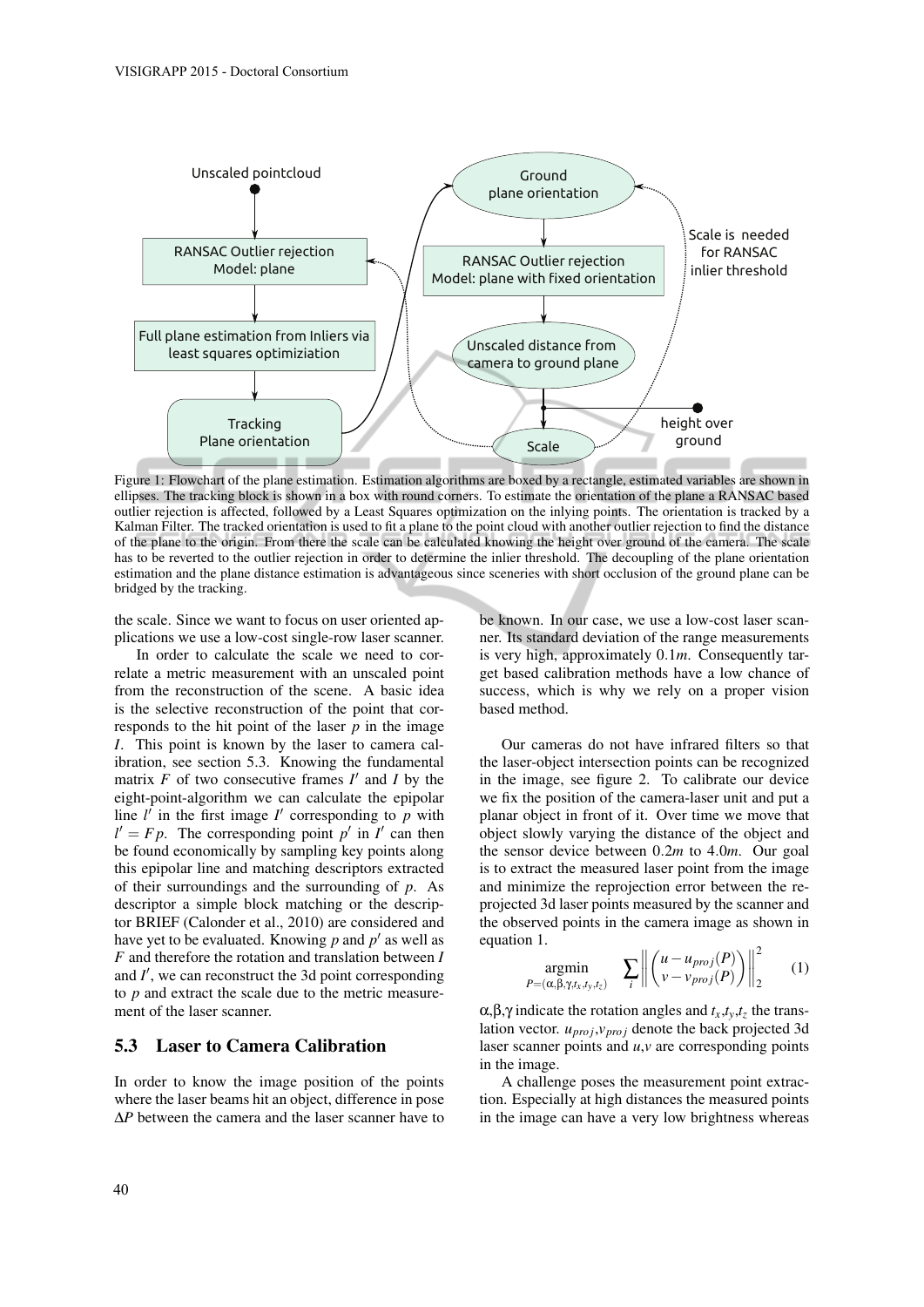

Figure 2: Points of the laser scanner seen in the camera image in a darkroom. On top we see the scene with lights on, in the lower image the light is turned off.



Figure 3: Overlapped images of laser scan measurements at different distances. In red we see the manually marked lines used for measurement extraction.

at small distances the points meld. To overcome this we overlap the camera images from different points in time, which results in a fan-like image. This fan represents the epipolar lines of the laser scanner in the image. Next we can manually mark these lines and extract pixels with maximum brightness in their proximity. The overlapped image is shown in figure 3.

After convergence of the nonlinear minimization problem posed in equation 1 we obtain the pose of the laser scanner relative to the camera. A qualitative evaluation of the calibration is given in figure 4.

### 5.4 Cyclist Motion Estimation

As described in section 4.2 we need to estimate the trajectory of a cyclist detected in the image in order to predict the collision between the automobile and the cyclist. The cyclist's position in image coordinates can be estimated by novel algorithms developed by Tian and Lauer (Tian and Lauer, 2014). Our goal is to estimate the cyclist's position in 3d coordinates.

In a first approach we model the cyclist by its position in 3d space, *x*, *y*, *z* and by its velocity  $v_x$ ,  $v_y$ ,  $v_z$ . We assume that its acceleration is small and model it by the uncertainties of the velocity. Furthermore, the cyclist moves on a plane that is parallel to the plane

spanned by z and x. Therefore we choose  $v_y$  to be zero and *y* constant with very small uncertainty. Thus our problem is nearly two dimensional and more robust than in three dimensional space, but with the advantage that small changes in the ground plane inclination can still be modeled.

Using a pinhole camera model the image position of a 3d point of the camera coordinate system  $(x_l, y_l, z_l)^T$  is given by *xl*

$$
\begin{pmatrix} u \\ v \end{pmatrix} = Intrin \cdot \begin{pmatrix} \frac{\lambda_1}{z_l} \\ \frac{\nu_1}{z_l} \\ 1 \end{pmatrix}
$$
 (2)

*Intrin* is the intrinsic matrix of the pinhole camera. Therefore an image point *p* given by *u* and *v* maps onto a ray in 3d space.

By measuring the distance of the cyclist with a range based method we can thus estimate the distance from the cyclist to the camera and determine its position. Knowing the global camera pose due to the ego-motion estimation, it is possible to express the cyclist's position  $(x, y, z)^T$  in global coordinates.

$$
T = \begin{pmatrix} x_1 \\ y_1 \\ z_1 \end{pmatrix} = T(\overline{\mathbf{x}}) = \begin{bmatrix} x_1 \\ R(\alpha, \beta, \gamma) & t_x \\ t_z \end{bmatrix} \begin{bmatrix} x \\ y \\ t_z \end{bmatrix} \begin{bmatrix} x \\ y \\ z \end{bmatrix}
$$
(3)

Hereby *R* denotes the rotation matrix and  $(t_x, t_y, t_z)^T$  the translation vector of the camera relative to the origin.

However, the raw position estimate of the detected cyclist does not attain our need of precision. Consequently a method is needed for estimating the position of the cyclist more accurately. Moreover, the LIDAR measurements are not synchronized with the image capture. As a result the algorithm needs flexibility regarding the incorporation of the range measurement. Here we propose two suitable methods, the first one being able to yield good results if the frequency of the range measurements is high, the second one being more suitable for low range measurement frequencies.

#### 5.4.1 Cyclist Tracking by an Unscented Kalman Filter

The first method is tracking by an Unscented Kalman Filter (UKF), a well established method for nonlinear tracking introduced by Wan (Wan and Van Der Merwe, 2000). The state transition function  $\mathbf{x}_{i+1} = f(\mathbf{x}_i)$  between two states  $\mathbf{x}_i$  and  $\mathbf{x}_{i+1}$  is here defined as

$$
\mathbf{x}_{i+1} = f(\mathbf{x}_i) = \begin{pmatrix} x + \Delta t \cdot v_x \\ y + \Delta t \cdot v_y \\ z + \Delta t \cdot v_z \\ v_x \\ v_y \\ v_z \end{pmatrix}
$$
 (4)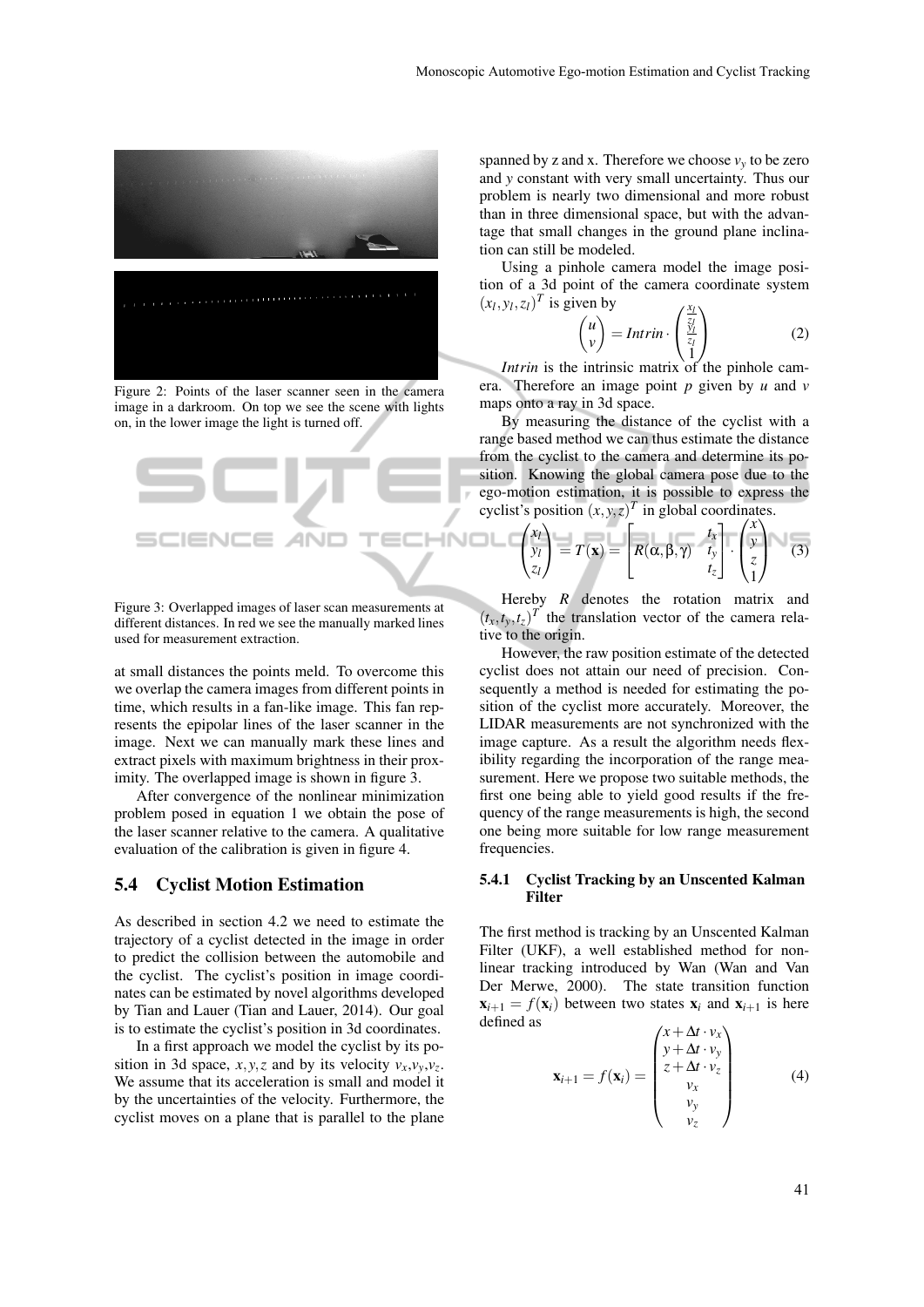

Figure 4: Evaluation of the laser scanner to camera calibration. Measured points in the image are shown in blue, 3d laser scanner points that are reprojected using the calibrated pose are shown in green. We see that at distances up to 1.0*m* the measurement points are very fuzzy. This is to one part caused by the noisy depth measurement of the laser scanner and to another part caused by a time jitter due to the asynchronism of the laser scanning and the image capturing. However, at distances from 1.5*m* on, the green curve and the blue curve fit well and therefore the calibrated pose between the laser scanner and the camera is sufficiently accurate.

The state transition is linear in *x* but depends on the time increment ∆*t* which changes from estimation to estimation. The measurement function  $\mathbf{p}_{i \text{ } M_{e}a s} = h(\mathbf{x}_{i})$ for the position of the cyclist in the image is a nonlinear function. In addition to that we denote the measurement function for the depth  $d_{i,Meas} = g(\mathbf{x}_i)$ . First the global position estimate  $x_i, y_i, z_i$  at time *i* is transformed to local camera coordinates by equation 3. Since the local coordinates are chosen such as the *z*axis corresponds directly to the depth of the image we therefore formulate

$$
d_{i,Meas} = g(x_i) = \begin{pmatrix} 0 & 0 & 1 \end{pmatrix} \cdot T(\mathbf{x}_i) \tag{5}
$$

Then, we project the local position estimate  $x_{i,l}, y_{i,l}, z_{i,l}$  to the image by the pinhole model with equation 2.

A critical point using Kalman Filters is the determination of the process noise covariance and the measurement error covariance. We assume the standard deviation of the acceleration of the cyclist in the directions *x* and *y*:  $\sigma_{acc} = 1.0 \frac{m}{s}$ . Thus follow the standard deviations for the velocities and positions

$$
\sigma_{v} = \Delta t \sigma_{acc} \tag{6}
$$

$$
\sigma = \frac{1}{2} \Delta t^2 \sigma_{acc} \tag{7}
$$

Note that the process noise covariance is dependent on the time difference between two measurements.

The process noise covariance *Q* is hence defined as

$$
\begin{bmatrix}\n\sigma^2 & 0 & 0 & \sigma\sigma_v & 0 & 0 \\
0 & 0.01\sigma^2 & 0 & 0 & 0.01\sigma\sigma_v & 0 \\
0 & 0 & \sigma^2 & 0 & 0 & \sigma\sigma_v \\
\sigma\sigma_v & 0 & 0 & \sigma_v^2 & 0 & 0 \\
0 & 0.01\sigma\sigma_v & 0 & 0 & 0.01\sigma_v^2 & 0 \\
0 & 0 & \sigma\sigma_v & 0 & 0 & \sigma_v^2\n\end{bmatrix}_{(8)}
$$

The scalar factors in front of the entries of the position and the velocity in *y*-direction model the quasi planar motion of the cyclist. In order to make the tracking more robust the height of the cyclist can additionally be detected and included in the tracking as a 7th estimation parameter. This gives us an idea of the distance of the cyclist to the camera but can only be used to stabilize the depth tracking since the accurate metric measures of cyclists vary. The measurement noise covariance for both  $h(x)$  and  $g(x)$  is assumed to be uncorrelated.

#### 5.4.2 Cyclist Tracking by a Least Squares Approximation

In this second method we approximate the cyclist's state by a sliding window of *n* camera frames at points in time *t<sup>i</sup>* . In this window we assume constant velocity of the cyclist. Therefore the assumptions here are stronger compared to the UKF in section 5.4.1 where we allow a small variation in each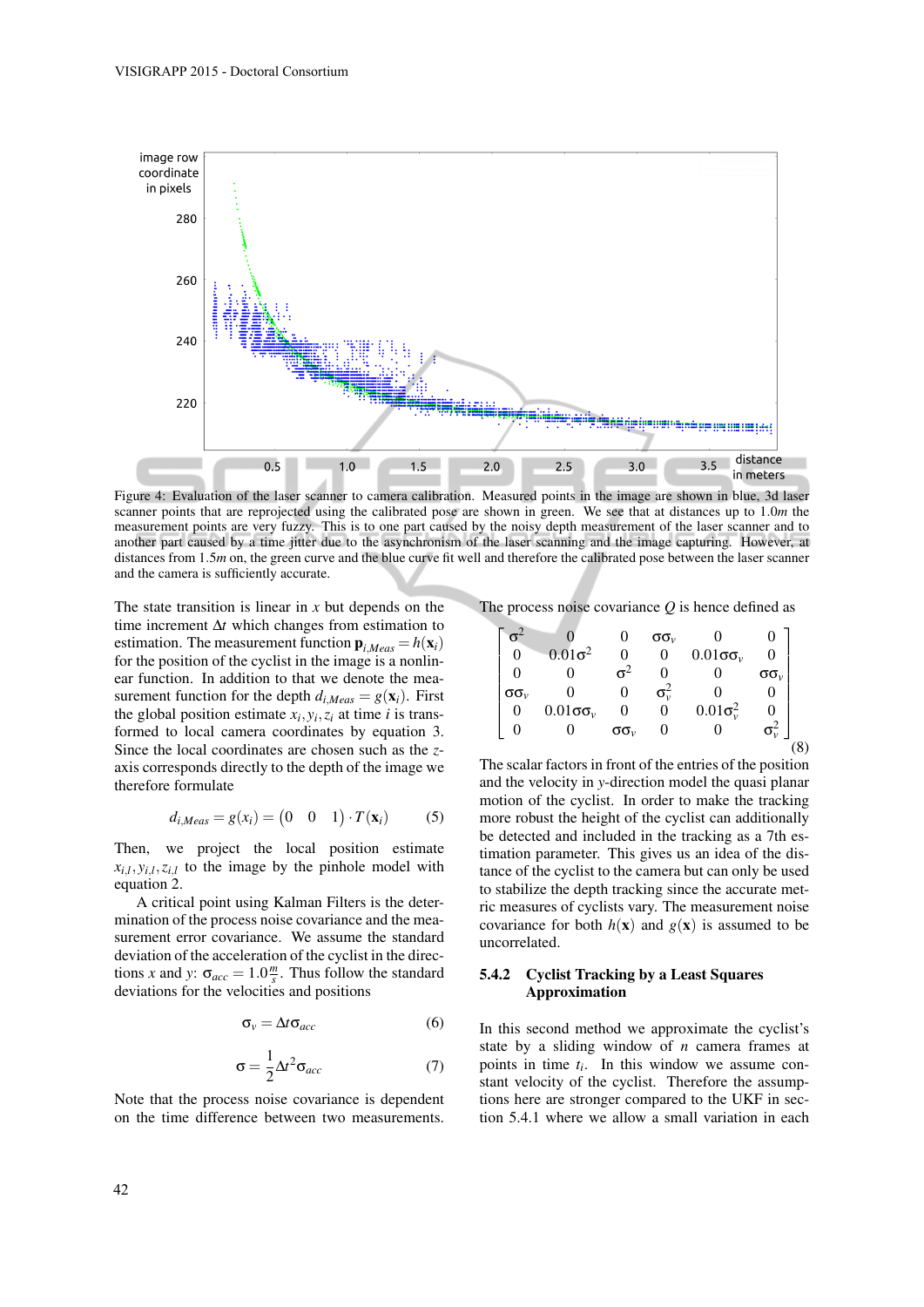frame. To calculate the position  $\mathbf{x} = (x, y, z)^T$  and velocity  $\mathbf{v} = (v_x, v_y, v_z)^T$ , we minimize the quadratic error

$$
\underset{\mathbf{x},\mathbf{v}}{\text{argmin}} \quad \sum_{i=1}^{n} \left\| (\mathbf{x} + t_i \mathbf{v} - \mathbf{p}_i) \right\|_2^2 \tag{9}
$$

p*i* is the measured cyclist position in 3d world coordinates at *t<sup>i</sup>* . Zeroing the first derivative respect to x and v gives the classic Linear Least Squares equation

$$
\begin{bmatrix} I \cdot n & I \sum_i t_i \\ I \sum_i t_i & I \sum_i t_i^2 \end{bmatrix} \cdot \begin{pmatrix} \mathbf{x} \\ \mathbf{v} \end{pmatrix} = \begin{pmatrix} \sum_i \mathbf{p}_i \\ \sum_i t_i \mathbf{p}_i \end{pmatrix}, i = 1 \dots n \quad (10)
$$

*I* denotes the identity of  $\mathbb{R}^3$ . The cyclist position  $p_i$ is measured from the vehicle at position  $P_i$  by a range  $r_i$  from the laser scanner and a direction  $w_i$  from the camera, from which follows

$$
\mathbf{p}_i = \mathbf{P}_i + r_i \mathbf{w}_i, \quad ||\mathbf{w}_i||_2 = 1 \quad (11)
$$

Hereby we face the problem that we can not observe a range detection for each *t<sup>i</sup>* . Thus we have to include an estimation for range detections. This is done by projecting the estimated local cyclist position  $\mathbf{x} + t_i \mathbf{v} - \mathbf{P}_i$  at each time instant  $t_i$  on the direction  $\mathbf{w}_i$ . With  $\mathbf{w}_i^T \mathbf{x}_i \mathbf{w}_i = \mathbf{w}_i \mathbf{w}_i^T \mathbf{x}_i = WW \mathbf{x}_i$  we conclude the estimation for the cyclist position and velocity as shown in algorithm 1.

The strong assumption that the velocity is constant in a sequence of frames, renders this method less flexible compared to the UKF, for which small variations are allowed for each frame. Therefore the UKF is more appropriate if a lot of range measurements are available. However, if only few range measurements are made, i.e. at a frequency of 1 Hz and less, this method is more robust. A qualitative comparison of both algorithms is given in figure 5. A quantitative evaluation is work in progress.

### 6 EXPECTED OUTCOME

The declared goal of this PhD thesis is to leverage monoscopic Visual Odometry to broad appliance. From our point of view the key to that is the solution of the scale ambiguity. Therefore the expected result of this PhD project is a monoscopic Visual Odometry framework with very small drift due to simple additional sensors and the correct estimation of the metric scale. This will allow to instantiate full-fledged Visual Odometry algorithms using a monocular camera system, which is a favorable platform on account of its ease of use and low price as well as its broad applicability. Utilizing this potential, a variety of applications can be put into practice, which could comprise:

Algorithm 1: Algorithm for estimating the cyclist position by a Linear Least Squares method with latent variables.

- Ensure: *t* {Vector of time increments, size *n*}
- Ensure: w {Vector of directions camera to cyclist, size n}
- **Ensure:** *P* {Vector of camera position in global coordinates, size n}
- **Ensure:** *r* {Vector of distances of camera to cyclist, less than n valid values}  $M \leftarrow$  zero matrix of  $\mathbb{R}^{6x6}$

$$
C \leftarrow (0 \quad 0 \quad 0 \quad 0 \quad 0)^T
$$
\n
$$
I \leftarrow \text{identity of } \mathbb{R}^{3\times 3}
$$
\n**for**  $i \leftarrow 1 \dots n$  **do**\n
$$
M \leftarrow M + \begin{pmatrix} I & t(i)I \\ t(i)I & t(i)^2I \end{pmatrix}
$$
\n
$$
C \leftarrow C + \begin{pmatrix} P(i) \\ t(i)P(i) \end{pmatrix}
$$
\n**if** Observed **then**\n
$$
C \leftarrow C + \begin{pmatrix} r(i)w(i) \\ t(i)r(i)w(i) \end{pmatrix}
$$
\n**else**\n
$$
WW \leftarrow w(i) \cdot w(i)^T
$$
\n
$$
M \leftarrow M - \begin{pmatrix} WW & t(i)WW \\ t(i)WW & t(i)^T \cdot W \end{pmatrix}
$$
\n
$$
C \leftarrow C - \begin{pmatrix} WW & t(i)WW \\ t(i)WW & t(i)^T \cdot W \end{pmatrix}
$$
\n
$$
C \leftarrow C - \begin{pmatrix} WW \cdot P(i) \\ t(i) \cdot WWP(i) \end{pmatrix}
$$
\n**end if**\n**end for**\n
$$
XV \leftarrow M^{-1}C \text{ {6d target state}}
$$

- The trajectory estimation of an endoscopic system from which objects in the scenery, such as medical anomalies, can be observed and reconstructed. Since inside the human body the camera would be placed in a dense environment a single-laserbeam range finder could suffice for determining the scale.
- Establishing a high precision and low-cost navigation system by fusing monoscopic Visual Odometry with GNSS data, which would be applicable in autonomous driving, general robotics and enhanced reality.

A very important application, a lifesaving cyclist detection and tracking system, is already on the edge of realization. We will establish and test this system within the next year as a part of the ABALID project of the Federal Ministry of Education and Research of Germany (ABALID, 2014).